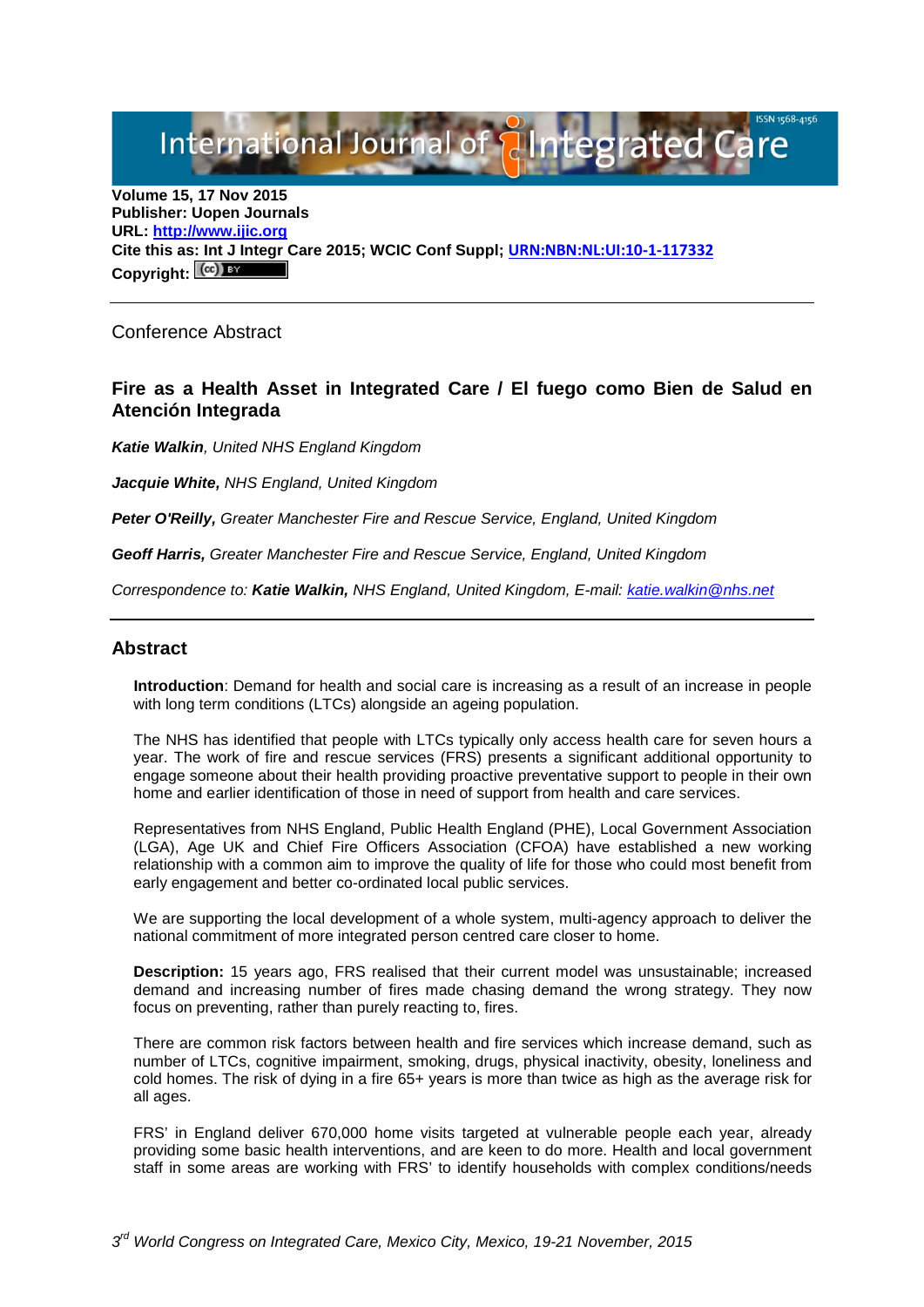and increased risk of fire, agree a local list of health interventions to be provided and develop mechanisms to signpost people who need help from health or care services.

**Key findings**: Greater Manchester Fire and Rescue Service (GMFRS) has implemented a new approach in partnership with other blue light services and health and social care to identify and reduce risk for people living with risk factors that increase their risk of fire and lead to them regularly using health and other services. This new approach uses a 'Safe and Well' visit that includes an assessment of fire, falls, health and wellbeing, the fitting of risk reduction equipment and referals. This is being delivered by Community Risk Intervention Teams (CRIT).

As an example, CRIT recently responded to a man in his 60s, suffering from cancer, who had fallen while getting out of bed. He had previously refused any assistance from Local Authority Social Care and his house had no falls or other risk reduction equipment fitted.

CRIT helped him back into bed using specialist lifting equipment and persuaded him to accept help from ourselves and other agencies. He was admitted to hospital.

Whist in hospital CRIT fitted simple falls risk reduction equipment in his house, re-abling it and facilitating the gentleman coming out of hospital two days later. Re-abling someone's home usually takes a number of weeks, during which time a patient is rarely discharged from hospital.

The impact the CRIT made on the quality of life of this gentleman is immeasurable. And by reabling his home in a significantly shorter time, the cost of secondary care has been significantly reduced.

**Highlights:** In six months, with only three CRIT teams, 2,500 activities including response to emergencies and 'Safe and Well' visits have been provided.

A qualitative evaluation is being conducted by Salford University the first interim report is already highlighting the positive benefits.

An initial cost benefit analysis based on the work of three teams over less than six months has already shown approximately £1.25million of benefits from the preventative work alone. This takes no account of the benefits from responses, or societal and other quality of life benefits.

**Conclusion:** The use of 'Safe and Well' visits are proving successful through the existing teams with significant financial and other benefits being derived through the current approach using CRIT.

The qualitative evaluation and cost benefit analysis highlight the value that this preventative approach can make.

The joint development of national policy and support material based on current and emerging evidence and best practice examples will enable this way of working to be rolled out across the country in order to transform care, achieve better outcomes for local people and better value for the money spent on public services.

#### **Conference abstract Spanish**

**Introducción:** La demanda de atención sanitaria y social está aumentando como resultado de un aumento de las personas con enfermedades a largo plazo (LTC) junto a una población que envejece.

El NHS ha identificado que las personas con LTCs normalmente sólo accesa al cuidado de la salud durante siete horas al año. El trabajo de los servicios de bomberos de rescate (FRS) presenta una oportunidad adicional significativa para involucrar a alguien acerca de su salud la prestación de apoyo preventivo y proactivo para la gente en su propio hogar y la identificación temprana de las personas que necesitan el apoyo de los servicios de salud y atención.

Los representantes de NHS de Inglaterra, Salud Pública Inglaterra (PHE), Asociación de Gobiernos Locales (LGA), Edad Reino Unido y directores de Association de incendio (CFOA) han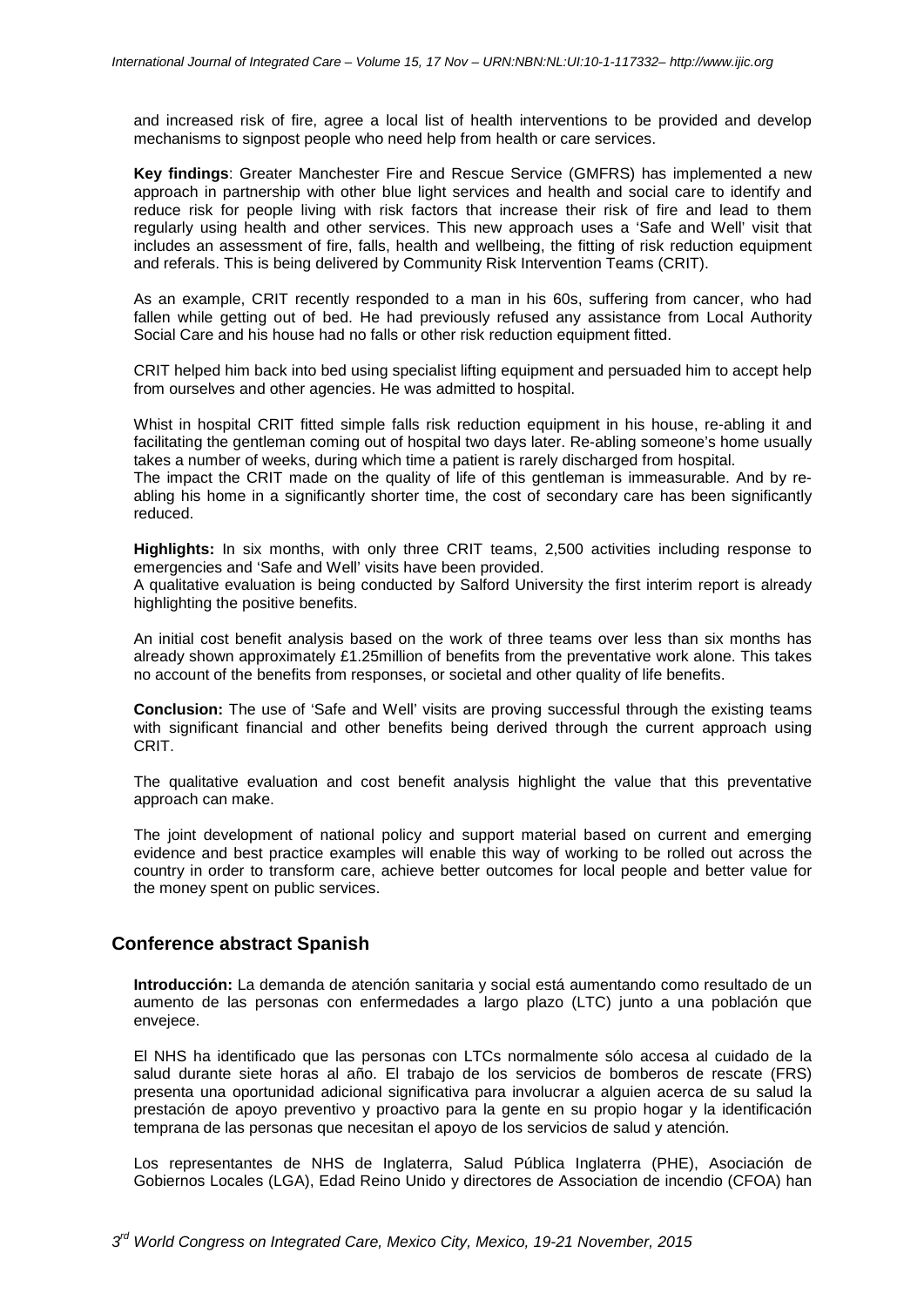establecido una nueva relación de trabajo con el objetivo común de mejorar la calidad de vida de aquellos que más podrían beneficiarse de la participación temprana y mejores servicios públicos locales coordinados.

Estamos apoyando el desarrollo local de un sistema completo, enfocando multi-agencias para entregar el compromiso nacional de la atención centrada en la persona más integrado más cerca de casa.

**Descripción:** hace 15 años, se dio cuenta de FRS que su modelo actual era insostenible; el aumento de la demanda y el aumento de número de incendios hicieron persiguir la demanda de la estrategia equivocada. Ahora se centran en la prevención, en lugar de meramente reaccionar a los incendios.

Hay factores de riesgo comunes entre los servicios de salud e incendios que aumentan la demanda, como el número de LTC, deterioro cognitivo, el tabaquismo, las drogas, la inactividad física, la obesidad, la soledad y casas frías. El riesgo de morir en un incendio que a los 65 años es de dos veces mayor que el riesgo promedio para todas las edades.

FRS 'en Inglaterra entrega cada año 670.000 visitas domiciliarias dirigidas a las personas vulnerables, ya que proporciona algunas intervenciones básicas de salud, y están dispuestos a hacer más. Salud y personal del gobierno local en algunas áreas están trabajando con FRS 'para identificar los hogares con condiciones complejas / necesidades y aumento del riesgo de incendio, de acuerdo una lista local de las intervenciones de salud para ser proporcionadas y desarrollar mecanismos de señalizar las personas que necesitan ayuda de salud o de atención servicios.

Principales conclusiones: Greater Manchester Incendios y Salvamento (GMFRS) ha puesto en marcha un nuevo enfoque en colaboración con otros servicios de luz azul y la salud y la atención social para identificar y reducir los riesgos para las personas que viven con factores de riesgo que aumentan su riesgo de incendio y llevar a ellos el uso regular de la salud y otros servicios. Este nuevo enfoque utiliza una visita "Sano y salvo", que incluye una evaluación de incendios, caídas, la salud y el bienestar, la instalación de equipos de reducción de riesgos y Referals. Esto está siendo entregado por equipos de intervención de riesgos comunitarios (CRIT).

A modo de ejemplo, CRIT respondió recientemente a un hombre de 60 años, sufre de cáncer, que se había caído mientras que levantarse de la cama. Se había negado previamente cualquier ayuda de Autoridad Local de Atención Social y su casa no tenía cataratas u otros equipos de reducción de riesgos de armarios.

CRIT le ayudó a volver a la cama utilizando equipo de elevación especialista y le convenció para aceptar la ayuda de nosotros mismos y de otros organismos. Fue admitido en el hospital.

Whist en CRIT del hospital equipado equipo simple reducción del riesgo de caídas en su casa, volver a abling y facilitar el caballero que sale del hospital dos días más tarde. Re-abling casa de alguien por lo general toma varias semanas, tiempo durante el cual un paciente rara vez dado de alta del hospital.

El impacto que el CRIT hace sobre la calidad de vida de este caballero es inconmensurable. Y volviendo a abling su casa en un tiempo significativamente más corto, el costo de la atención secundaria se ha reducido significativamente.

Aspectos destacados: En seis meses, con sólo tres equipos CRIT, 2.500 actividades como respuesta a situaciones de emergencia y "Sano y salvo" visitas han sido proporcionados. Una evaluación cualitativa está siendo realizado por la Universidad de Salford el primer informe provisional ya se está poniendo de relieve los beneficios positivos.

Un análisis de costo-beneficio inicial basada en el trabajo de los tres equipos más de menos de seis meses ya ha mostrado aproximadamente £ 1.25million de los beneficios de la labor preventiva solo. Esto no tiene en cuenta los beneficios de las respuestas, o la calidad social y otros beneficios de la vida.